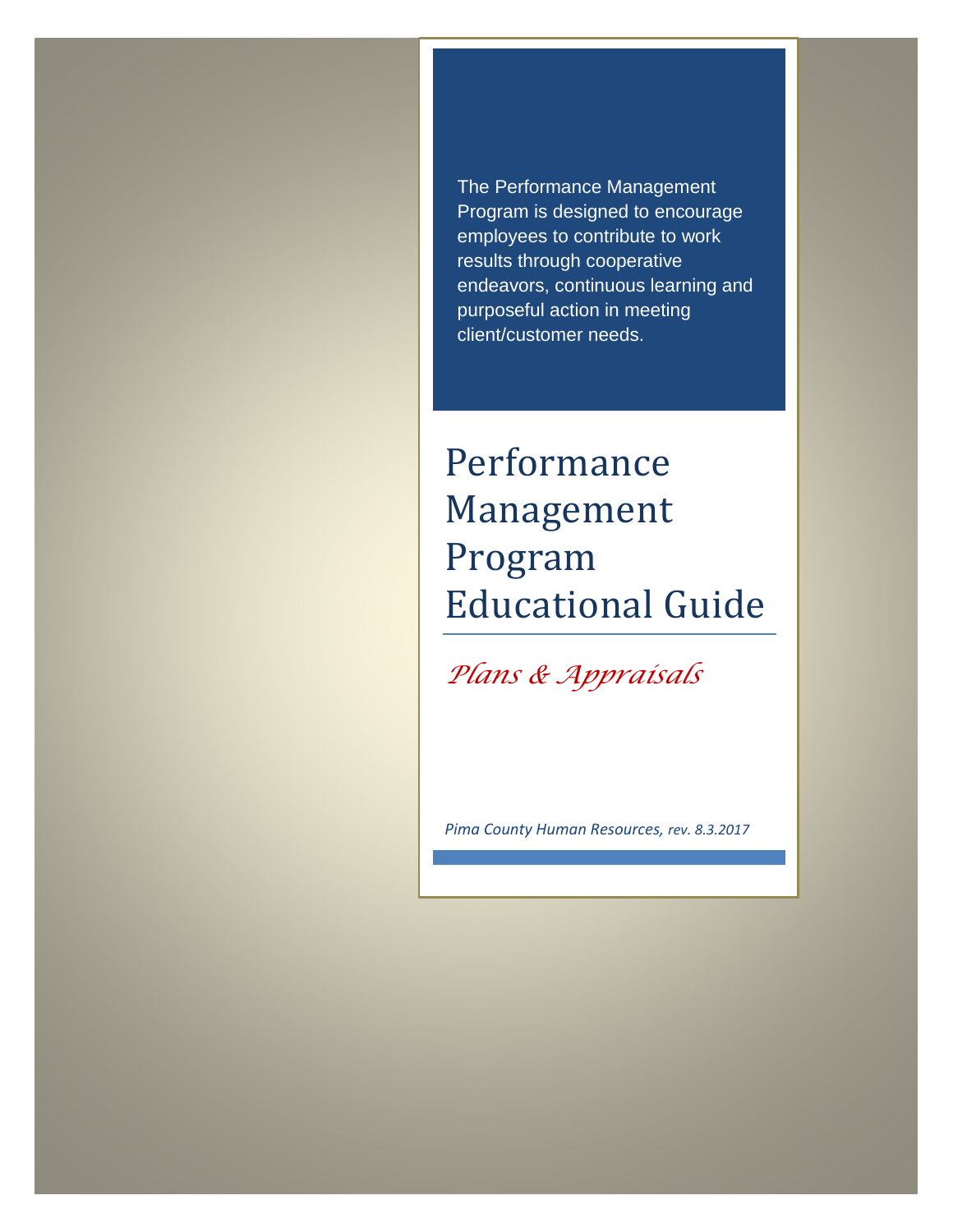### **Table of Contents**

|                                                             |    | <b>TOPIC</b>                                        | <b>PAGE(S)</b> |
|-------------------------------------------------------------|----|-----------------------------------------------------|----------------|
| <b>CHAPTER I:</b>                                           |    | <b>PURPOSE AND APPLICABILITY</b>                    | $\mathbf{2}$   |
|                                                             |    |                                                     |                |
| <b>CHAPTER II:</b>                                          |    | <b>GENERAL DEFINITIONS</b>                          | 2 <sub>1</sub> |
|                                                             |    | <b>• PERFORMANCE MANAGEMENT CYCLE</b>               |                |
|                                                             |    | <b>PERFORMANCE PLAN</b>                             |                |
|                                                             |    | • PERFORMANCE APPRAISAL                             |                |
|                                                             |    | • PERFORMANCE DIMENSION                             |                |
|                                                             |    | • Standard                                          |                |
|                                                             |    | <b>NARRATIVES</b>                                   |                |
| <b>CHAPTER III:</b>                                         |    | <b>ROLES AND RESPONSIBILITIES</b>                   | $2 - 4$        |
|                                                             |    | • EMPLOYEE                                          |                |
|                                                             |    | <b>• RATER</b>                                      |                |
|                                                             |    | <b>• REVIEWER</b>                                   |                |
|                                                             |    | <b>- APPOINTING AUTHORITY</b>                       |                |
|                                                             |    | <b>E HUMAN RESOURCES DIRECTOR</b>                   |                |
| <b>CHAPTER IV:</b>                                          |    | <b>PERFORMANCE PLAN</b>                             | $4-6$          |
|                                                             |    | <b>GENERAL PROVISIONS</b>                           |                |
|                                                             |    | <b>INSTRUCTIONS FOR COMPLETING A</b>                |                |
|                                                             |    | <b>PERFORMANCE PLAN</b>                             |                |
|                                                             |    | • AMENDMENTS                                        |                |
|                                                             |    | <b>• PROGRESS REVIEW DISCUSSIONS</b>                |                |
|                                                             |    | • Disputes                                          |                |
| <b>CHAPTER V:</b>                                           |    | <b>PERFORMANCE APPRAISAL</b>                        | $7 - 10$       |
|                                                             |    | • PERFORMANCE MANAGEMENT CYCLE                      |                |
|                                                             |    | <b>• DOCUMENTS</b>                                  |                |
|                                                             |    | <b>GENERAL PROVISIONS</b>                           |                |
|                                                             |    | <b>INSTRUCTIONS FOR COMPLETING A</b>                |                |
|                                                             |    | <b>PERFORMANCE APPRAISAL</b>                        |                |
|                                                             |    | <b>ELEGAL CONSIDERATIONS</b>                        |                |
|                                                             |    | • PERFORMANCE APPRAISAL DISCUSSION                  |                |
|                                                             |    | <b>RECONSIDERATION</b>                              |                |
| <b>CHAPTER VI:</b>                                          |    | <b>RELATIONSHIP OF THE PERFORMANCE APPRAISAL TO</b> | $11 - 14$      |
|                                                             |    | <b>OTHER PERSONNEL ACTIONS</b>                      |                |
|                                                             |    | • DISCIPLINARY ACTIONS                              |                |
|                                                             |    | <b>SPECIAL OBSERVATION PERIODS</b>                  |                |
| • RECOGNITION                                               |    |                                                     |                |
|                                                             |    | <b>• PROBATIONARY CYCLE - DIAGRAMS</b>              |                |
| <b>APPENDIX</b><br><b>APPENDICES - AVAILABLE SEPARATELY</b> |    |                                                     |                |
|                                                             | A  | PERFORMANCE MANAGEMENT FORM (NON-SUPERVISOR)        |                |
|                                                             | B. | <b>GENERAL WORKFORCE DIMENSIONS</b>                 |                |
|                                                             | C  | <b>POSITION-SPECIFIC DIMENSIONS</b>                 |                |
|                                                             | D  | <b>MANAGEMENT/SUPERVISORY DIMENSIONS</b>            |                |
|                                                             | E. | <b>PERFORMANCE MANAGEMENT FORM (SUPERVISOR)</b>     |                |
|                                                             | F  | <b>SPECIAL OBSERVATION PERIOD APPRAISAL FORM</b>    |                |

1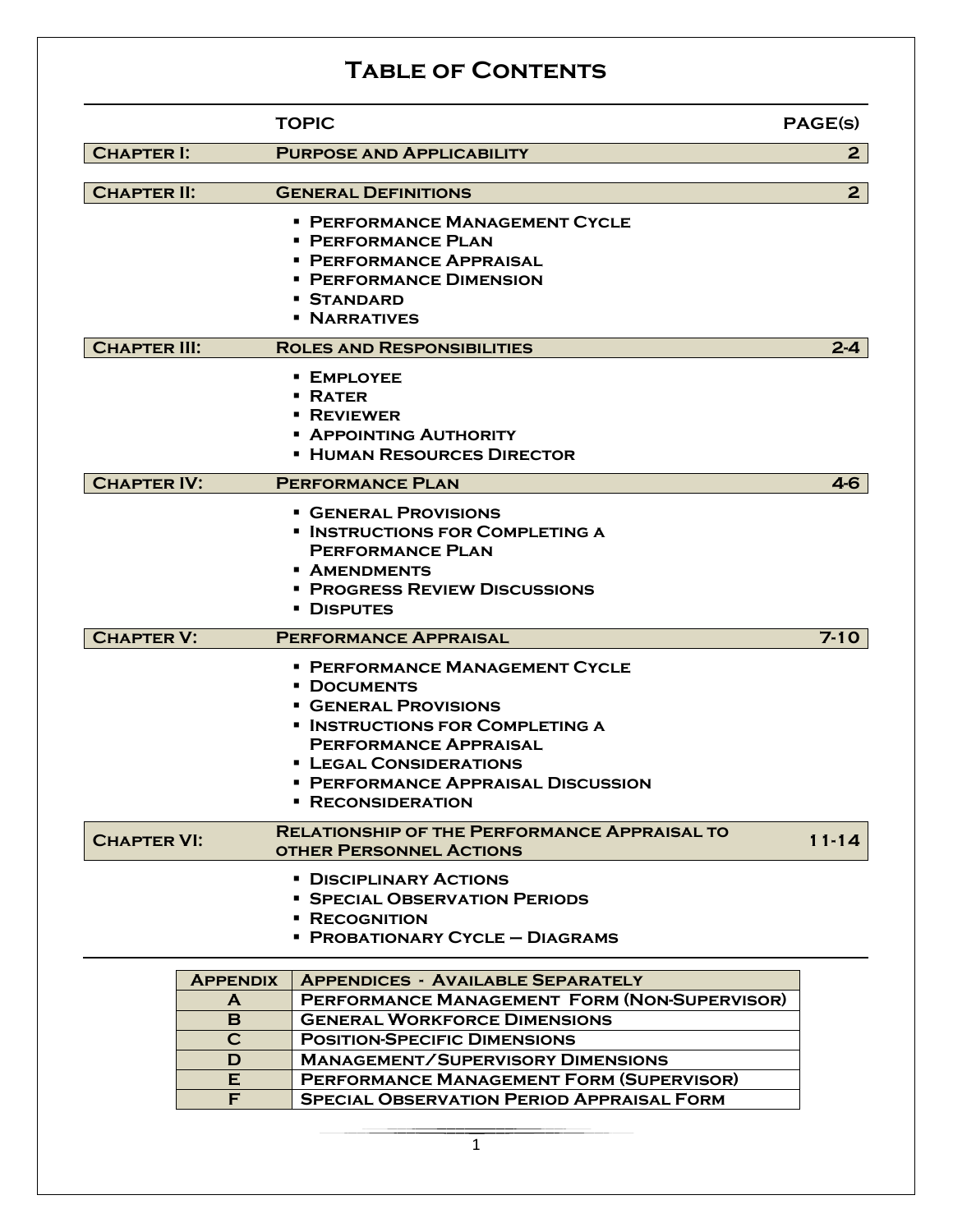#### **Chapter I: Purpose and Applicability**

The Performance Management Program is designed to encourage employees to contribute to work results through cooperative endeavors, continuous learning and purposeful action in meeting client/customer needs. The program is comprised of three elements:

- Performance Plan
- **Progress Review Discussion(s)**
- **Performance Appraisal**

Instructions set forth in this guide align with and supplement MSR 15 to provide consistency in approach throughout the organization and flexibility within departments to tailor employee performance criteria to best reflect mission-specific goals and objectives.

Employees with employment type Regular Classified or Trainee are covered under this Performance Management Program. Unclassified, Temporary, and Intermittent employees, to include Adult Work Experience Program Workers, Law Clerks, and Youth Workers, are not appraised using this program.

#### **Chapter II: General Definitions**

**Performance Management Cycle:** The timeframe a Performance Plan covers, during which an employee's performance is either directly observed or verified for the purpose of completing a performance appraisal. The duration of a cycle may vary depending upon the type and scope of appraisal. **The timely completion, administration, and distribution of Performance Appraisals are required.**

**Performance Plan:** An individualized written document citing expectations and other job-related goals and objectives to be accomplished during the Performance Management Cycle.

**Performance Appraisal:** An individualized document rating and summarizing the Employee's performance during the Performance Management Cycle, based on expectations, goals and objectives set forth in the Performance Plan.

It is imperative that the appraisal encompass the Employee's performance during the *entire* cycle, not just recent or specific events.

**Performance Dimension:** A critical work assignment, responsibility or result to be achieved that is of such importance that any performance level below a successful rating would require improvement.

**Standard:** A written description of a performance dimension requirement or expectation used as a measure of successful performance.

**Narratives:** Brief explanations written in support of performance ratings.

#### **Chapter III: Roles and Responsibilities**

**Employee:** An employee with employment type Regular Classified or Trainee and covered by this Performance Management Program. The Employee:

- 1. Participates in the Performance Plan meeting with the Rater to review and acknowledge performance expectations; requests clarification when needed.
- 2. Participates in Progress Review Discussions with the Rater.
- 3. Participates in the Performance Appraisal meeting with the Rater.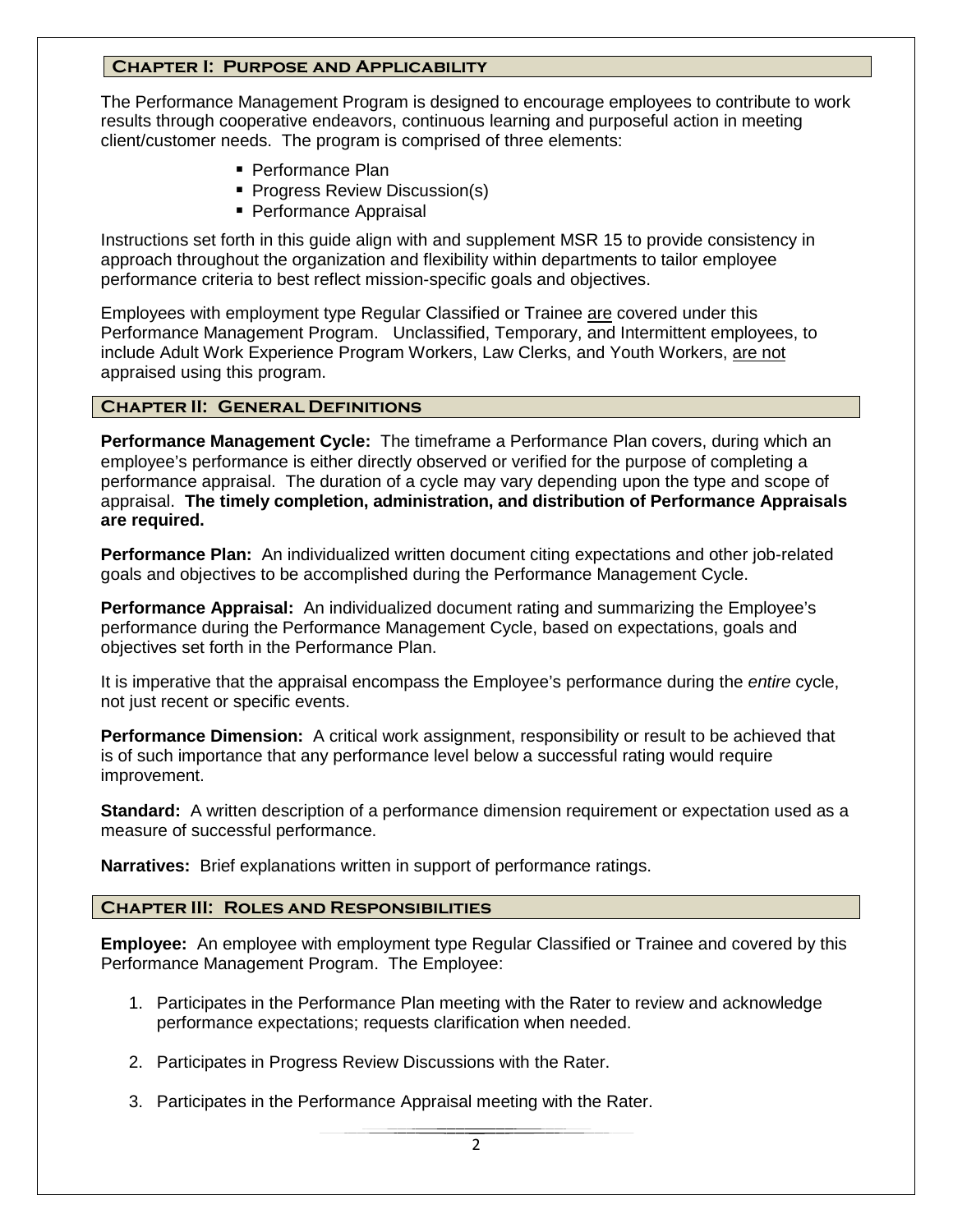**Rater:** A supervisor or manager in the Employee's chain-of-command with knowledge of his/her performance through direct observation or appropriate verification. The Rater is typically the Employee's direct supervisor. The Rater:

- 1. Prepares a Performance Plan and submits it to the Reviewer for review and *verbal* approval prior to issuance.
- 2. Meets with the Employee at the beginning of the cycle to review and discuss the Performance Plan.
- 3. Monitors the Employee's performance throughout the cycle and ensures employee performance records are maintained for evaluation purposes.
- 4. Initiates Progress Review Discussion(s) during the cycle and assists the Employee with improving aspects of his or her performance.
- 5. Prepares the Performance Appraisal for the Employee in accordance with required timelines, incorporating feedback from appropriate sources. If applicable, acknowledges successful performance and identifies areas requiring improvement, when necessary.
- 6. Submits the appraisal to the Reviewer for review and *verbal* approval prior to meeting with the Employee.
- 7. Meets with the Employee to review and discuss the appraisal covering the previous cycle and the new Performance Plan (see item 1. above) for the next cycle.
- 8. Holds the appraisal and plan until the Employee's appraisal response period of five calendar days has elapsed, then submits both documents to the Reviewer for final signatures.
- 9. Ensures the Employee's plan and appraisal are correctly routed for final processing and filing.

**Reviewer:** A Designee with the authority to approve Performance Plans and Performance Appraisals for his or her functional area(s) of responsibility. The Reviewer:

- 1. Reviews and *verbally* approves Performance Plans and Performance Appraisals for covered employees to ensure job relatedness and consistency with individual, team or organizational goals and objectives prior to issuance.
- 2. Resolves disputes between the Rater and the Employee regarding Performance Appraisal ratings and/or narratives or Performance Plan content.
- 3. Reviews the final Performance Appraisal and Performance Plan after issuance to the Employee and provides final signatures.

**Appointing Authority:** An Elected Official or Department Director designated by the County Administrator to take official personnel actions in accordance with Merit System Rules and Personnel Policies. The Appointing Authority:

3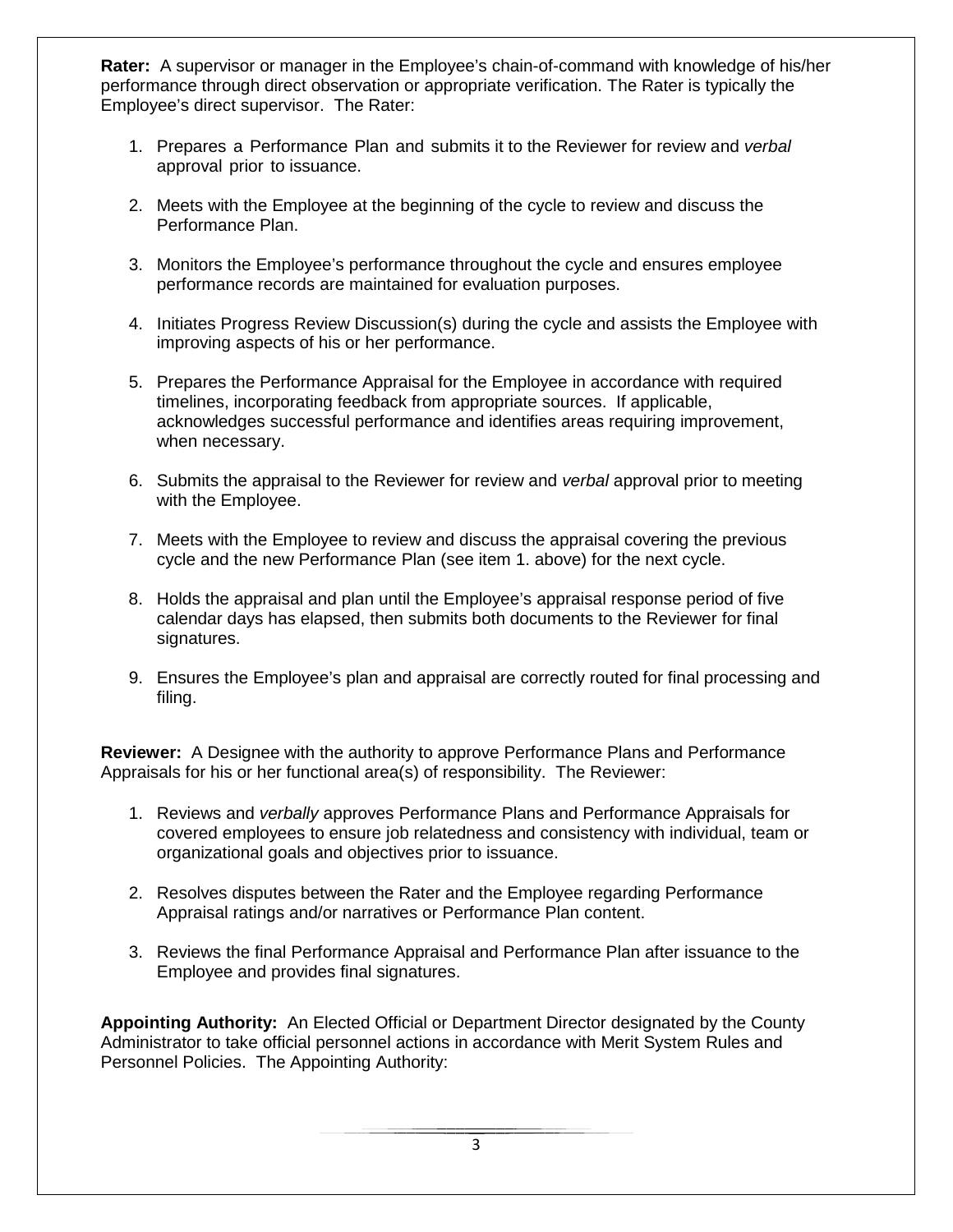- 1. Ensures the Performance Management Program, as administered within the department, conforms to the County's educational guidelines.
- 2. Ensures employees are informed of program guidelines as well as their duties and responsibilities in the performance management process.
- 3. Ensures supervisors and managers attend required countywide Performance Management training on program administration.
- 4. Ensures Raters and Reviewers comply with the requirements of the program and are provided guidance when developing position-specific dimensions.
- 5. Provides reconsideration of Performance Appraisal ratings when requested by the Employee.

#### **Human Resources Director:**

- 1. Oversees the creation and implementation of the Performance Management Program.
- 2. Provides supervisors and managers with required training covering their responsibilities within the Performance Management Program.
- 3. Ensures relevant training, coaching and technical assistance is provided to departments as needed.
- 4. Maintains official personnel files, which house employee Performance Appraisals.

#### **Chapter IV: Performance Plan**

#### **1. General Provisions**

- A. A Performance Plan is required for a newly-hired employee serving initial probation or for an employee commencing any other type of probation. The plan is developed by the Rater, *verbally* approved by the Reviewer and issued during the Employee's first week serving probation.
- B. For an established non-probationary employee, a Performance Plan is developed by the Rater, *verbally* approved by the Reviewer and typically issued during the Employee's anniversary month (immediately following issuance of a Performance Appraisal).
- C. A Covered Employee must work under a Performance Plan for a minimum of 90 calendar days prior to receiving a Performance Appraisal.
- D. A copy of the issued and Reviewer-signed Performance Plan is given to the Employee; the original is maintained in the department personnel file.

*(Please do not send a copy of the Performance Plan to Human Resources.)*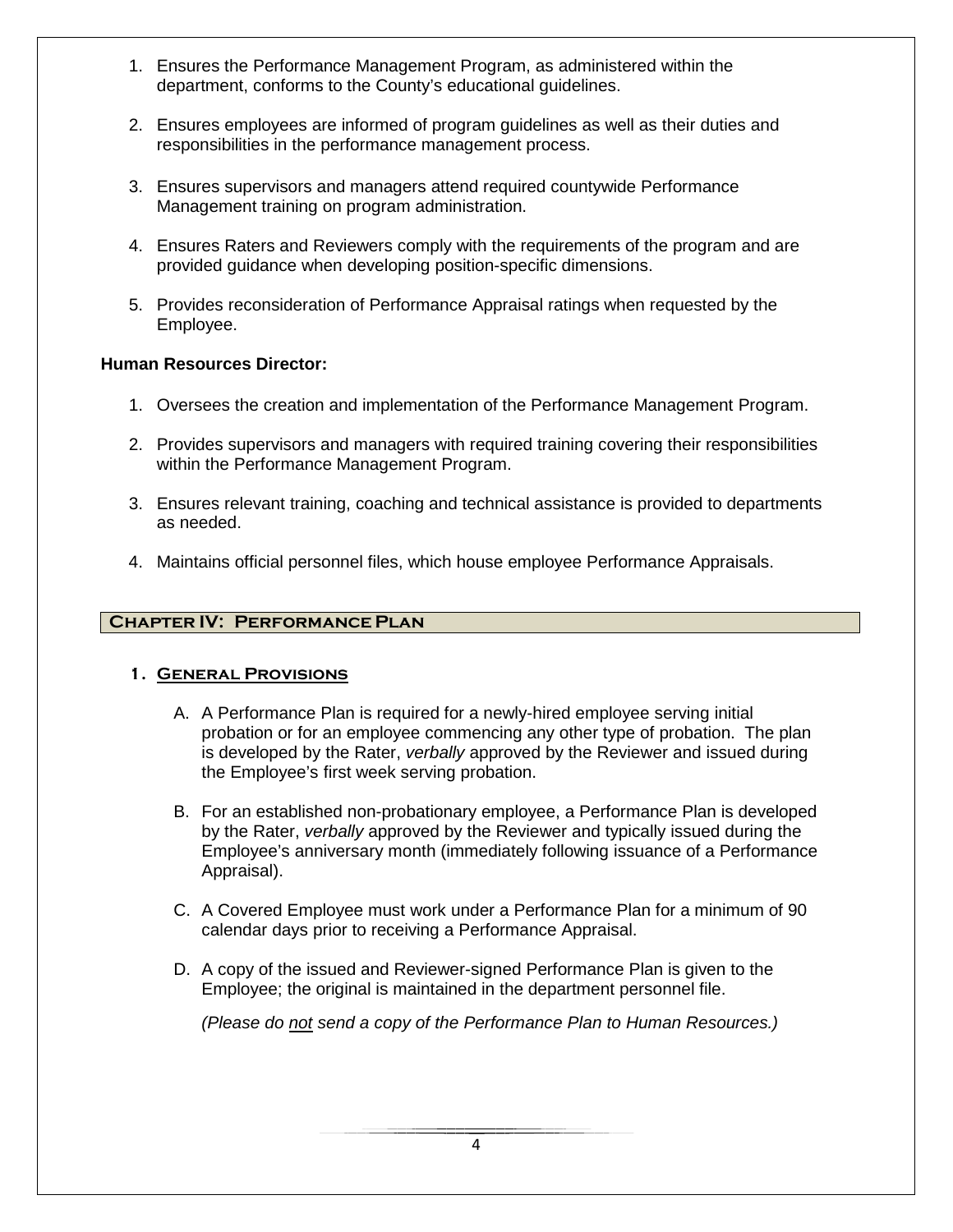#### **2. Instructions for Completing Part A (Performance Plan)**

*For Non-Supervisory Employees (Appendix A)*: The Performance Plan consists of four sections:

- **Development Opportunities,**
- **Performance Improvements,**
- Organizational Conduct Dimensions, and
- Customized Performance Dimensions.

*For Supervisory Employees (Appendix E)*: The Performance Plan consists of five sections:

- Development Opportunities,
- **Performance Improvements.**
- Organizational Conduct Dimensions,
- Customized Performance Dimensions, and
- **Leadership Dimensions.**

**Development Opportunities** (Section 1 - *optional*): The Employee may receive one or more development opportunities commensurate with the needs of the department, service to the public, skill level of the Employee and available funding.

Such opportunities may include classroom or on-the-job training, job enrichment or crosstraining opportunities and other self-paced or group activities (e.g., reading books/journals; completing interactive media training; attending conferences).

If no Development Opportunities are assigned to the Employee, indicate "NONE".

**Performance Improvements** (Section 2 - *optional*): The Rater may have cited performance areas requiring improvement in the Employee's appraisal for the preceding cycle. If so, the Rater shall include the cited areas as well as expectations for improvement in this section. If there are no performance areas requiring improvement, indicate "NONE".

**Organizational Conduct** (Section 3 - *required*): The Employee will be accountable for and appraised on three dimensions that address basic workplace principles and standards.

**Customized Performance Dimensions** (Section 4 - *required*): The Employee shall receive a minimum of three, but no more than five, job-related performance dimensions used to evaluate his/her performance during the cycle.

Performance Dimensions from the three categories described below may be used alone or in conjunction to populate this section.

A. **General Workforce Dimensions** (Appendix B) are generic in nature and typically describe job-related qualifications used to measure performance (e.g., communications, productivity, initiative).

Items selected from this category must be used as written without modification or substitution.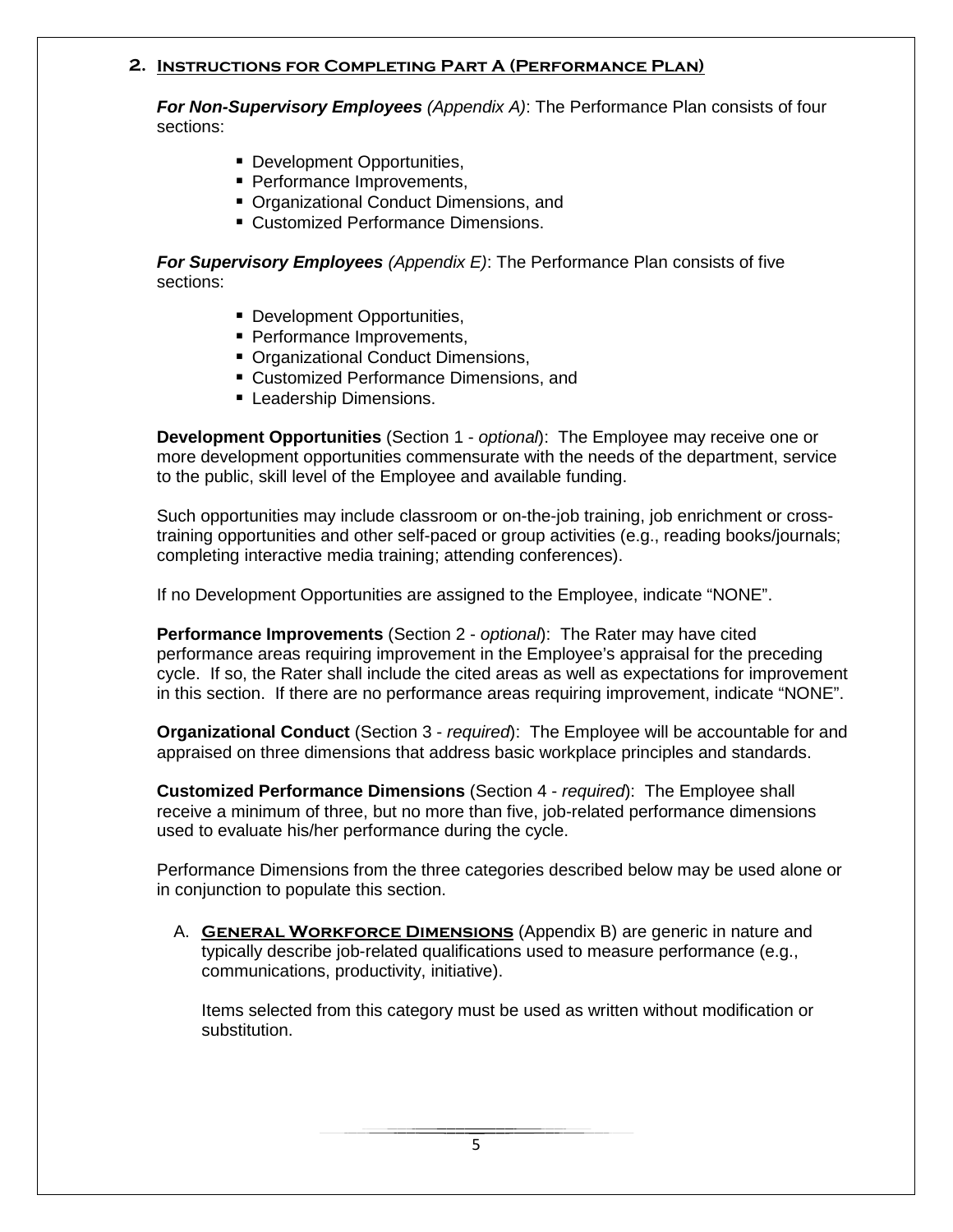B. **Position-Specific Dimensions** (Appendix C) are less generic in nature and tied directly to functional areas of responsibility (e.g., record keeping, training, equipment maintenance).

Developed by the Rater with the Reviewer's *verbal* approval, Position-Specific Dimensions must follow the format illustrated in this appendix. *Technical assistance is recommended and available through the County's HR Training Officer.*

C. **Management / Supervisory Dimensions** (Appendix D) may only be utilized for supervisors and managers with at least one direct report (for whom they approve time cards and leave requests). The dimensions are tailored to address specific job-related qualifications of supervisors.

As with General Workforce Dimensions, items selected from this list must be used as written without modification or substitution.

**Leadership Dimensions** (Section 5 – *required for supervisors only*): Supervisory employees will be accountable for and appraised on four dimensions that address fundamental managerial workplace principles and standards.

#### **3. Amendments**

The Performance Plan may be amended by the Rater (with *verbal* approval of the Reviewer) at any time during the Performance Management Cycle. Plans are most commonly amended when unforeseen circumstances significantly alter the Employee's job duties or responsibilities.

When new performance dimensions are added or existing Position-Specific Dimensions are modified, the Employee must be provided a copy of the amended plan and the opportunity to work under the revised expectations for at least 90 calendar days prior to being appraised on his/her performance.

#### **4. Progress Review Discussions**

At least one Progress Review Discussion between the Rater and the Employee must be conducted during the cycle; however - it is recommended that the Rater conduct them quarterly.

The purpose of the discussion(s) is to provide the Employee with feedback regarding the status of his or her performance. It also provides an opportunity to review revisions to the Performance Plan.

#### **5. Disputes**

A dispute between the Rater and the Employee regarding the content of the Performance Plan shall be referred to the Reviewer as the final decision-maker. If an employee refuses to sign or discuss the Performance Plan, it shall be so noted on the plan and, if possible, in the presence of a witness.

6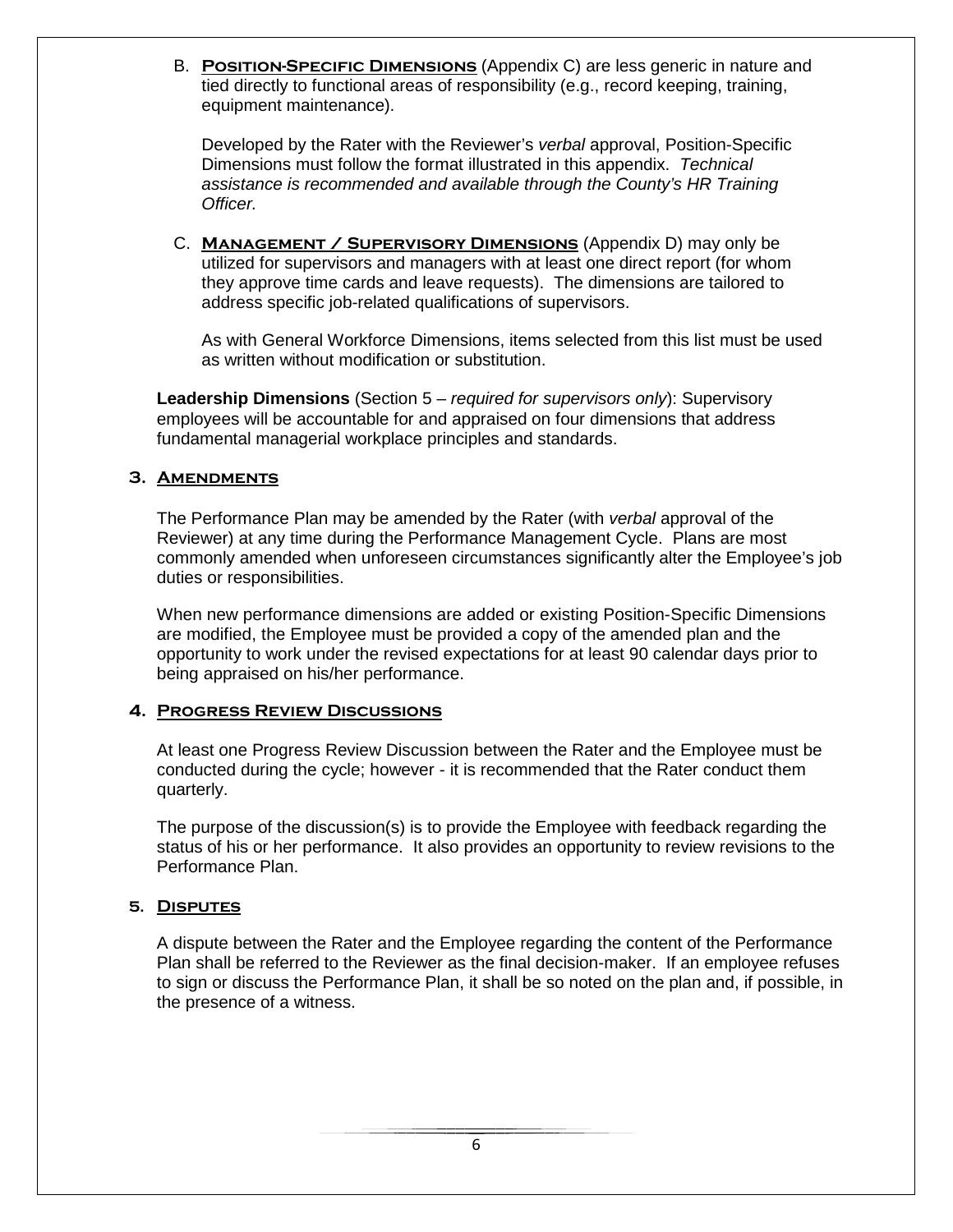#### **Chapter V: Performance Appraisal**

#### **1. Performance Management Cycle**

Annual Performance Appraisals are typically required by the end of the month in which the Employee's anniversary falls unless an adjustment has been made (e.g., to accommodate the minimum 90-day Performance Plan requirement).

Mid-Probation Performance Appraisals are required at the mid-point of the probationary period being served, *with the exception of promotion probation, which requires an end-of-probation appraisal (in lieu of a mid-probation appraisal).*

Trainee Program Performance Appraisals are required at the mid-point of the training period, which may range from six to 24 months in duration.

*Optional Performance Appraisals* are permissible with Appointing Authority approval. For example, closeout appraisals may be necessary under certain circumstances, such as when a Rater leaves, or an employee accepts another County position.

#### **2. Documents**

The Performance Plan provides the foundation upon which the Performance Appraisal is built, therefore plan content auto-populates corresponding fields in the appraisal.

Performance-related documents that may be utilized and/or considered during appraisal preparation include but are not limited to:

- **Disciplinary Actions**
- **Executers of Commendation**

#### **3. General Provisions**

- A. The Employee must work under a Performance Plan (or amended Performance Plan) for a minimum of 90 calendar days and, as a result, his/her typical appraisal date may be adjusted to meet this requirement.
- B. The Rater shall consider the Employee's performance during the *entire* cycle, including feedback solicited from appropriate sources (e.g., lead, interim supervisor, previous supervisor).
- C. When the Employee changes positions during the cycle, the Rater for the new position shall prepare the Performance Appraisal provided he/she has observed the Employee's performance for a minimum of 90 calendar days.

A Rater may choose to retain the Performance Plan from the previous position, rather than creating a new one, when it includes performance dimensions applicable to the new position. If so, the Rater for the new position must consult the previous supervisor if he/she is still available to ensure the appraisal encompasses the Employee's performance during the *entire* cycle.

*Technical assistance is available through the County's HR Training Officer.*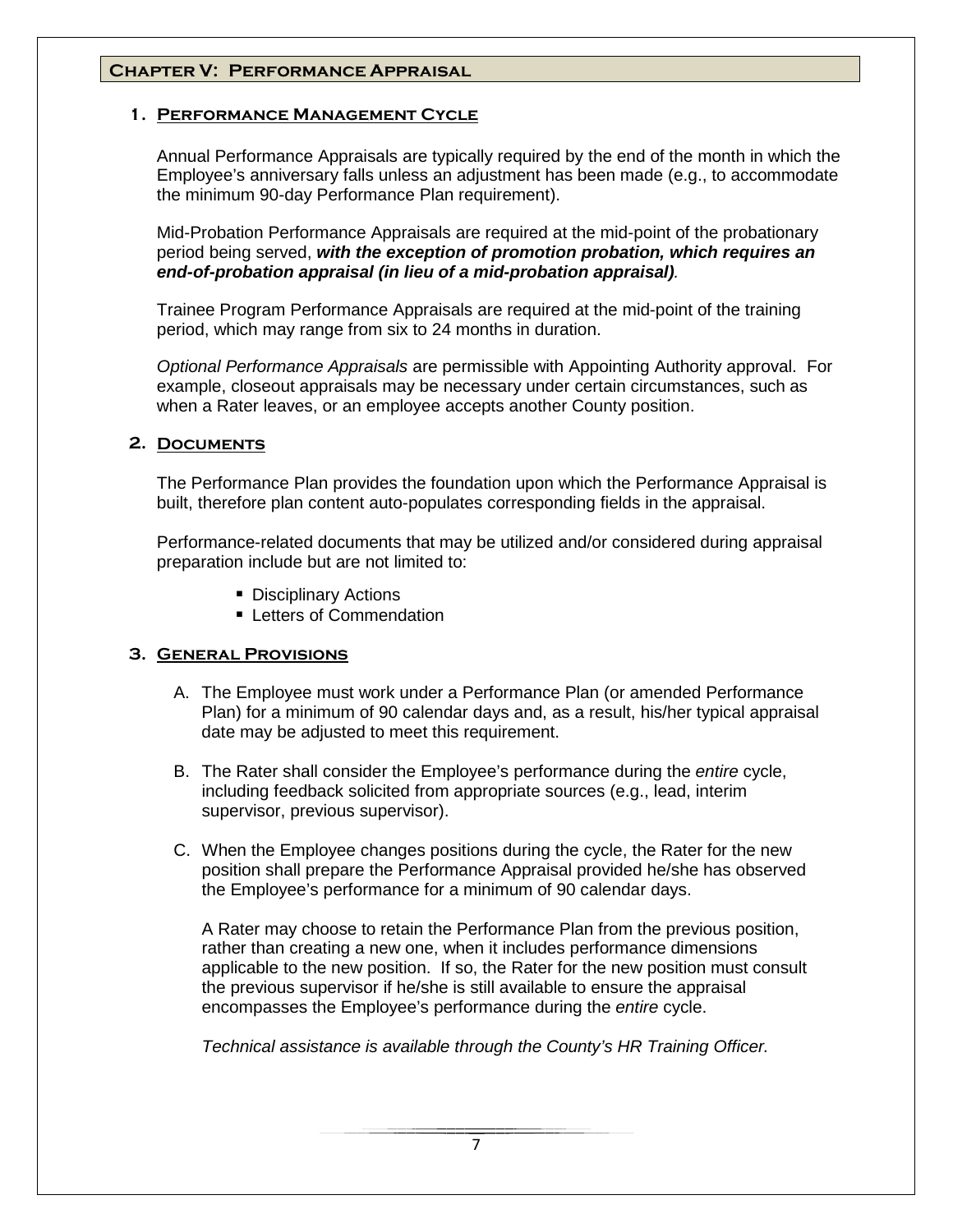- D. If the Rater is new and has not observed the Employee's performance for a minimum of 90 calendar days, the Rater's supervisor or the Reviewer shall prepare the Performance Appraisal. If that individual normally acts in the capacity of Reviewer, he or she will fulfill both roles in this instance.
- E. All ratings and narratives must receive the Reviewer's *verbal* approval before the Performance Appraisal is discussed with the Employee. If the Rater and Reviewer do not agree, the Reviewer will make the final determination.
- F. The Employee shall be provided with a **copy** of the signed Performance Appraisal; a second **copy** must be placed in the department personnel file. The **original** appraisal shall be sent to Human Resources for inclusion in the Employee's official personnel file.

#### **4. Instructions for Completing Part B (Performance Appraisal)**

*For Non-Supervisory Employees (Appendix A)*: The Performance Appraisal contains four performance categories:

- **Development Opportunities,**
- **Performance Improvements,**
- Organizational Conduct, and
- **Customized Performance Dimensions.**

*For Supervisory Employees (Appendix E)*: The Performance Appraisal contains five performance categories:

- Development Opportunities,
- **Performance Improvements,**
- Organizational Conduct,
- Customized Performance Dimensions, and
- **Leadership Dimensions.**
- A. **Development Opportunities** (Section 1). The Employee may receive comments, guidance or observations on one or more training and development goals identified in the Performance Plan for the current cycle, if applicable.
- B. **Performance Improvements** (Section 2). The Employee may receive comments, guidance or observations on one or more performance deficiencies identified as requiring improvement in the Performance Plan for the current cycle, if applicable.
- C. **Organizational Conduct** (Section 3). The Employee shall be rated on three standardized performance dimensions listed in this category.
- D. **Customized Performance** (Section 4). The Employee shall be rated on the three to five performance dimensions previously selected for this category.
- E. **Leadership** (Section 5). *Note this section is found only on appraisals for supervisory employees.* Managers and Supervisors are rated on four standardized leadership dimensions listed in this category.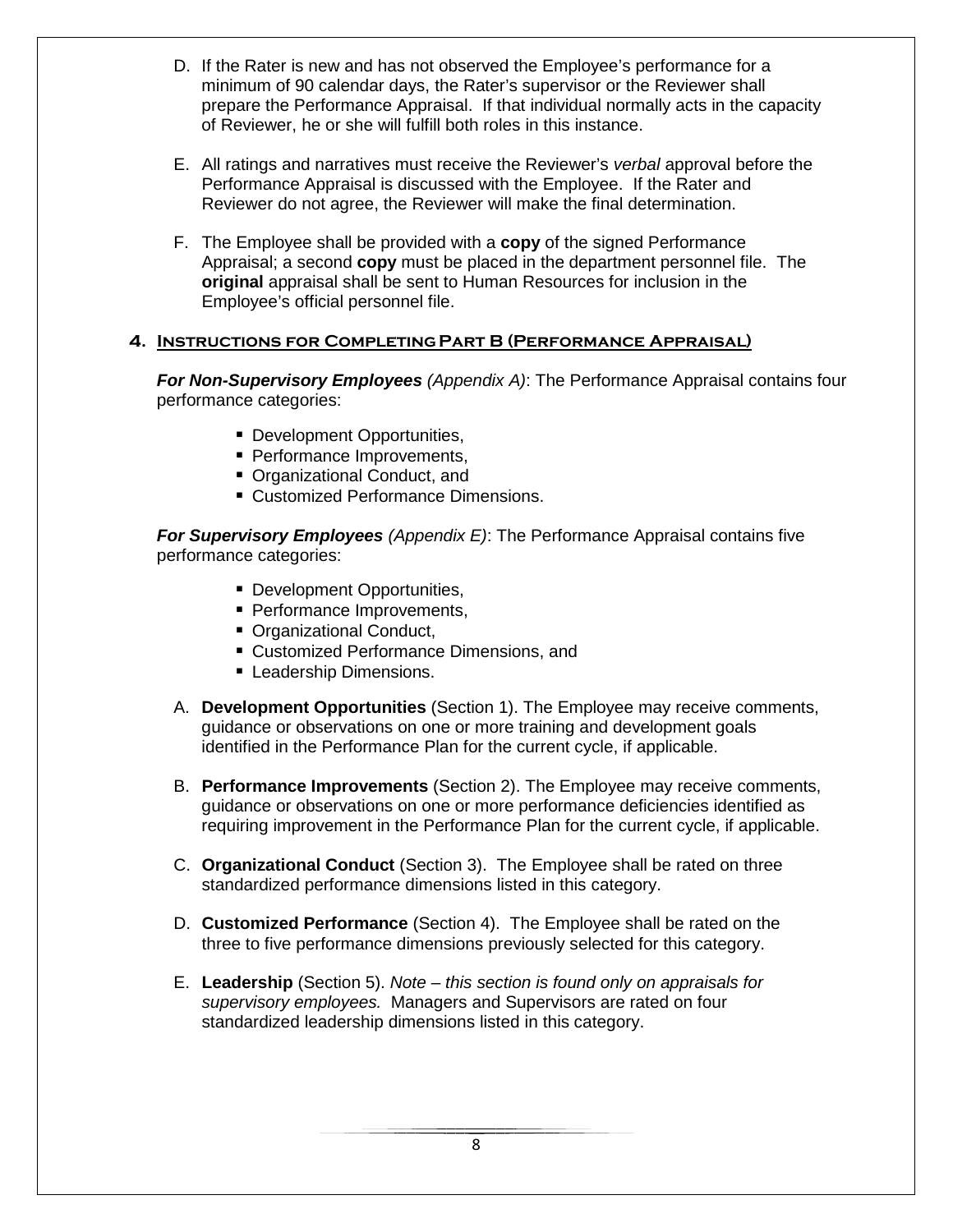F. A four-tier, non-numerical system is utilized to rate performance in the dimensions listed within each performance category:

| <b>SURPASSES</b>    | Signifies exceptional performance.                                           |  |
|---------------------|------------------------------------------------------------------------------|--|
| <b>SUCCESSFUL</b>   | Signifies thoroughly acceptable performance.                                 |  |
| <b>INCONSISTENT</b> | Signifies marginal performance.                                              |  |
|                     | <b>UNACCEPTABLE</b> Signifies undesirable performance requiring improvement. |  |

- G. To determine the appropriate rating level for a performance dimension, the Rater shall weigh how well the Employee's performance (during the *entire* cycle) aligns with the standards listed.
	- i. Consider that every standard does not have to be met in absolute terms. The overall contribution of the Employee's performance may, in the Rater's judgment (through direct observation or verification), carry greater weight if the desired outcome for that specific performance dimension was achieved.
	- ii. Occasionally, a Rater may determine that the Employee's performance is marginal or inconsistent and more difficult to weigh.

For example, the Employee may have performed well on some standards and below expectations on others.

In such cases, the Rater shall consider how frequently the marginal performance occurred and its impact on the successful achievement of that dimension.

H. Brief comments or narratives are required for each of the performance categories and must be clearly written, concise, and supported by specific examples.

It is imperative that the Reviewer carefully examine each comment and narrative in the appraisal for relevance and appropriateness before providing verbal approval.

#### I. Legal Considerations

i. *Discrimination Laws* (both federal and state) require that all employment actions, including Performance Appraisals, be non-discriminatory.

Language in the appraisal that suggests the performance of an employee is the direct result of that individual's membership in, or affiliation with, a protected group (e.g., race, color, religion, national origin, age, sex, disability, veteran status, sexual orientation, genetic information) or a protected activity (e.g., approved leave of absence) is strictly prohibited.

ii. *Job Duty Relationship* falls under the Americans with Disabilities Act (ADA), which prohibits an employer from discriminating against a qualified person with a recognized disability who can perform the essential duties of the position with or without accommodation.

No reference to an employee's known or perceived disability shall be included in the Performance Appraisal.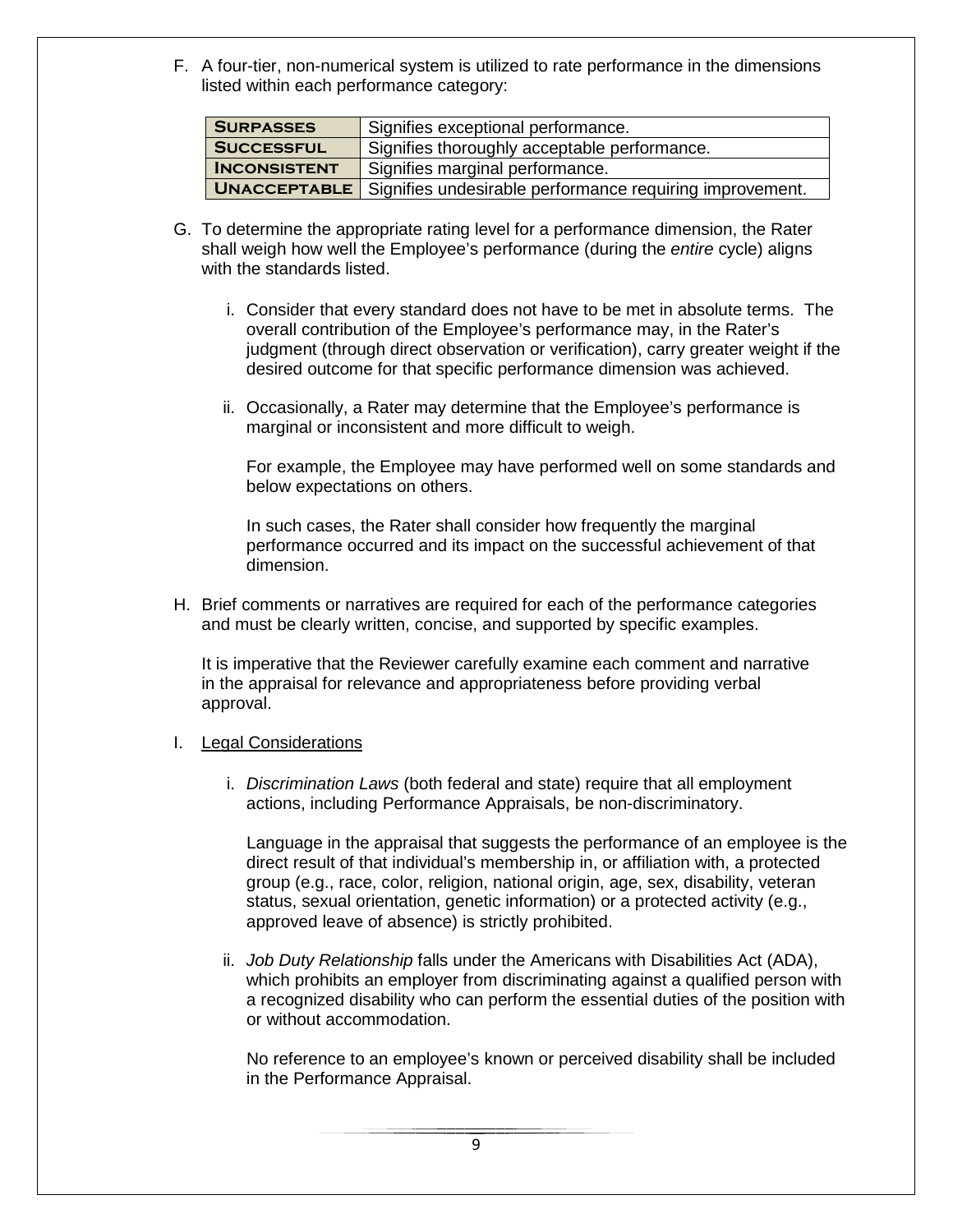- iii. *Employment-At-Will,* as related to employees serving initial probation or newhire trainees, signifies that they may be terminated at any time without the right of appeal. Because these employees receive mid-point Performance Appraisals, the Rater shall refrain from making or writing statements that either suggest or imply continued employment.
- iv. *Fair Labor Standards Act (FLSA)* is a set of federal guidelines that governs compensation issues for eligible employees, including overtime pay. Any reference to volunteer work as a means of correcting poor performance is strictly prohibited.
- v. *Defamation* can occur if the language used in the Performance Appraisal includes personal opinions about an individual's beliefs or lifestyle. Written narratives must be job-related, objectively stated and avoid subjective or hearsay comments.

#### **5. Performance Appraisal Discussion**

A. The Rater shall discuss the *verbally* pre-approved Performance Appraisal with the Employee. Following the discussion, the Rater and the Employee shall sign the appraisal to indicate it was reviewed.

The Employee may elect, if planning to submit a written response, to take up to five calendar days to sign the appraisal (see item V.5.B. below). If the Employee declines to sign, a third party (e.g., a supervisor, the department personnel representative) shall witness the refusal. The Rater shall write "Employee refused to sign" on the employee signature line. Both the Rater and witness shall initial and date the appraisal near the written notation.

B. The Employee may submit a written response to the appraisal within five calendar days of issuance. The response shall be made either in the space provided on the appraisal or on a separate, single-sided sheet that is legibly typewritten (minimum 10 pt font) or legibly handwritten. When submitted timely, the Employee response shall be attached to the appraisal.

No other attachments are permitted. Comments submitted after five calendar days will not be accepted; therefore, it is advisable to wait until the five calendar-day employee response period has elapsed before proceeding to the next step (V.5.C).

C. The Rater and Employee-signed Performance Appraisal and Performance Plan (for the next cycle) are submitted to the Reviewer for final review and signatures.

#### **6. Reconsideration**

The Employee may request, in writing, a reconsideration of appraisal ratings from the Appointing Authority or Designee within the *same* five calendar days following receipt of the appraisal, as cited in V.5.B above, using his/her written response as justification.

It is strongly recommended that copies of the appraisal and written response be submitted with the request for reconsideration to the Appointing Authority or Designee *at the same time* the written response is submitted to the Rater.

The Appointing Authority provides the Employee with his/her final decision within five calendar days of receipt of the request.

#### *Neither the Performance Plan nor the Performance Appraisal is grievable.*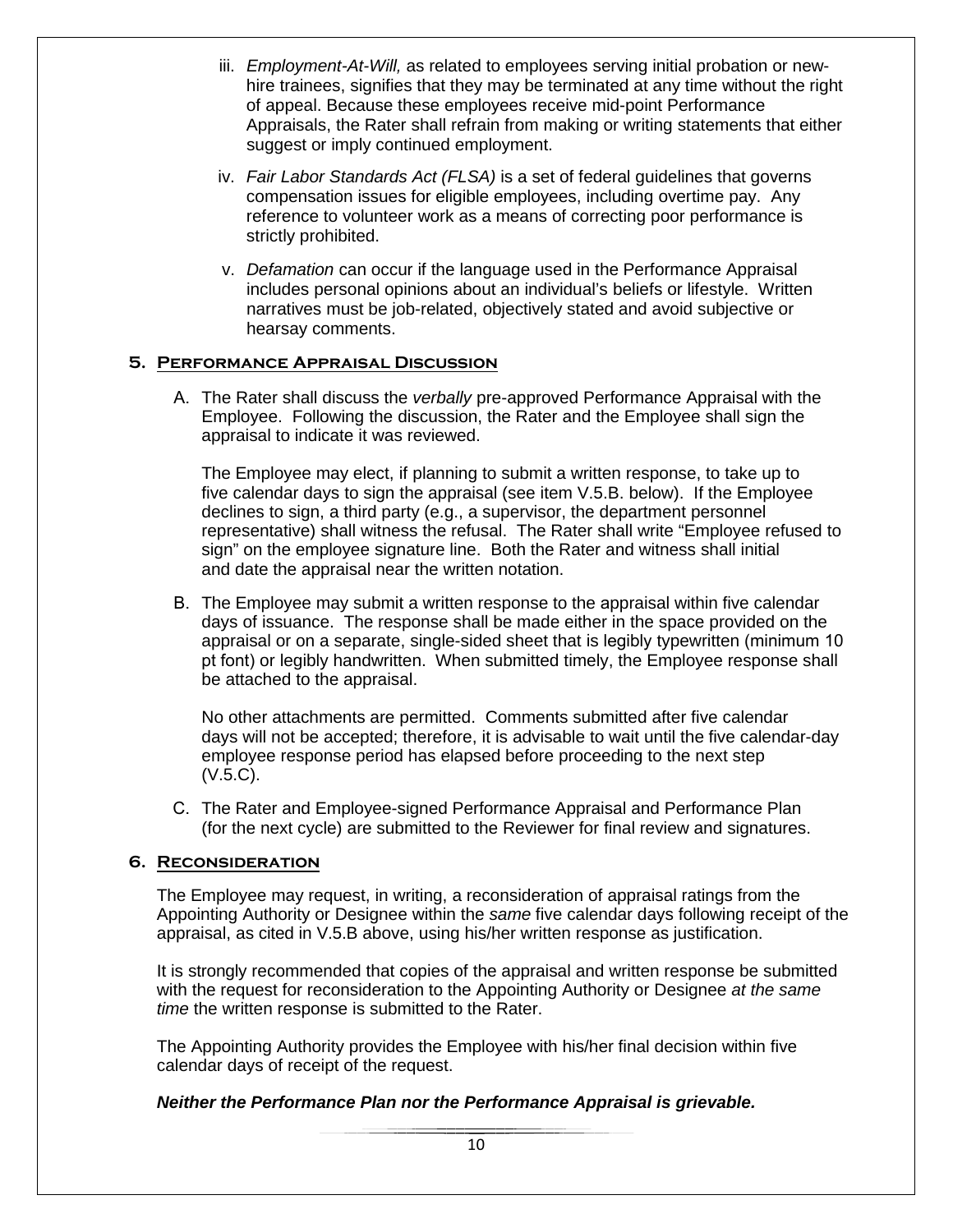#### **Chapter VI: Relationship of Performance Appraisal to Other Personnel Actions**

#### **1. Disciplinary Action**

The Performance Management Program is not part of the County's disciplinary process and shall not be used as a substitute for it. However, the Rater must not ignore serious disciplinary problems that occurred during the Performance Management Cycle.

Such issues must be documented by identifying the inappropriate performance or conduct that occurred (e.g., failure to wear safety shoes) without referencing the actual discipline taken (e.g., Letter of Reprimand).

#### **2. Special Observation Period**

The Employee may receive a Performance Appraisal and be placed on a Special Observation Period (SOP) simultaneously. The SOP is a non-disciplinary action that offers an opportunity for the department to closely monitor the Employee's performance, providing guidance and feedback as needed.

An SOP is initiated by issuing the Employee a Notice of Special Observation Period (see Administrative Procedure 23-13), *not* a Performance Plan. At the end of the SOP the Rater shall complete a Special Observation Period Performance Appraisal (Appendix F) addressing only the Employee's performance in the areas set forth in the Notice of Special Observation Period.

#### **3. Recognition**

Recognition is used to acknowledge the Employee for his/her achievements and contributions. Although it must not be the sole means used, the Performance Appraisal can provide at least one method for conveying appreciation and recognition.

*This guide is not intended to cover every situation or answer every question about the Performance Management Program. For questions, clarification, or assistance with resolving situations or circumstances not covered in this guide please contact the HR Training Officer.*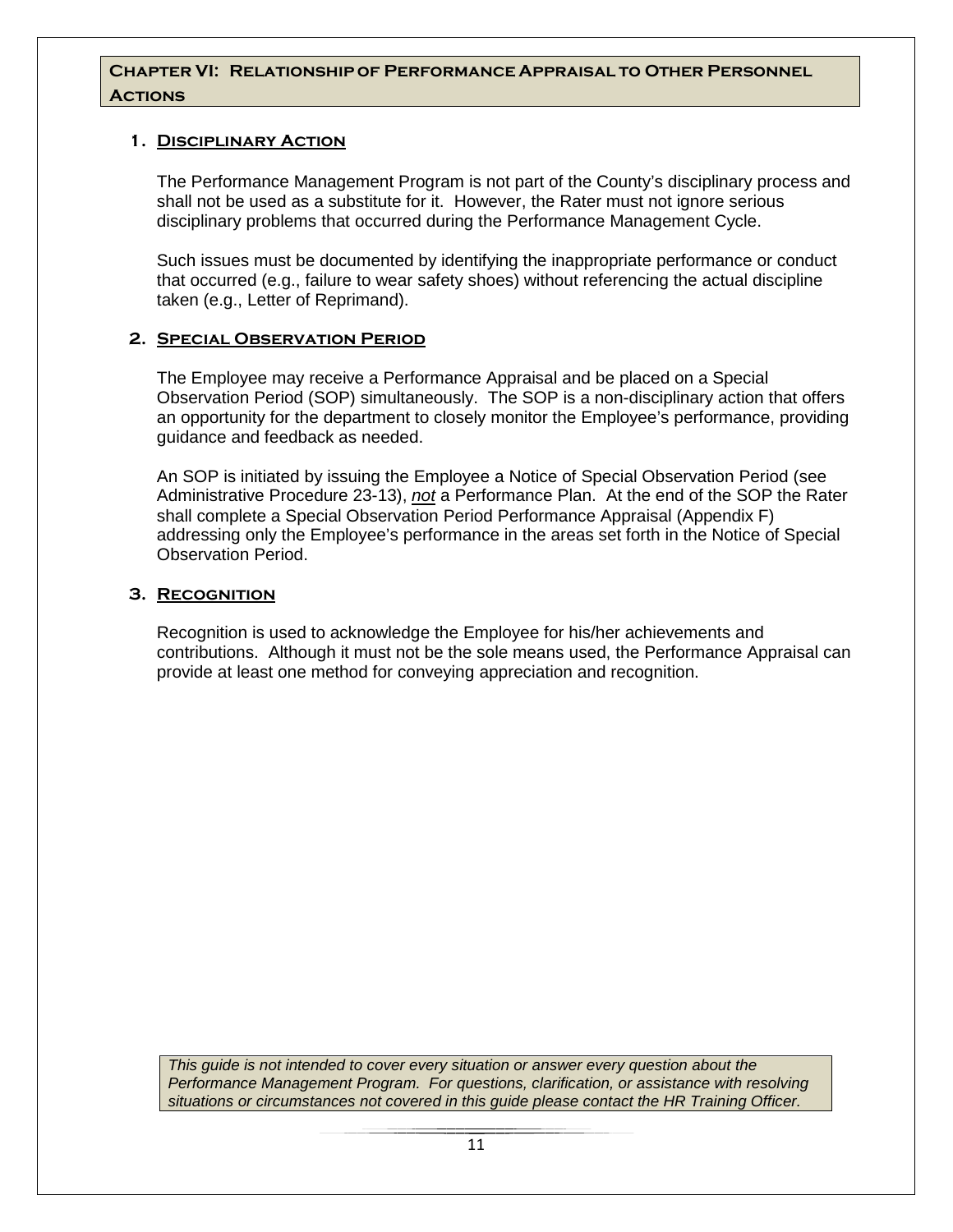### INITIAL PROBATION **(Required)**

# Performance Management Cycle

In accordance with Merit System Rule 15, mid-probation performance appraisals are required at the mid-point of the probationary period being served, *with the exception of promotion probation, which requires an end-of-probation appraisal (in lieu of a mid-probation*  appraisal). At least one progress review discussion must be conducted during the cycle.



*This example is for illustrative purposes only. For help with aligning an employee's 12 month cycle with a fiscal year please contact the HR Training Officer for assistance.*

*Helpful Hint: Begin and end your annual, anniversary-based Performance Plans in the same month for greatest flexibility.*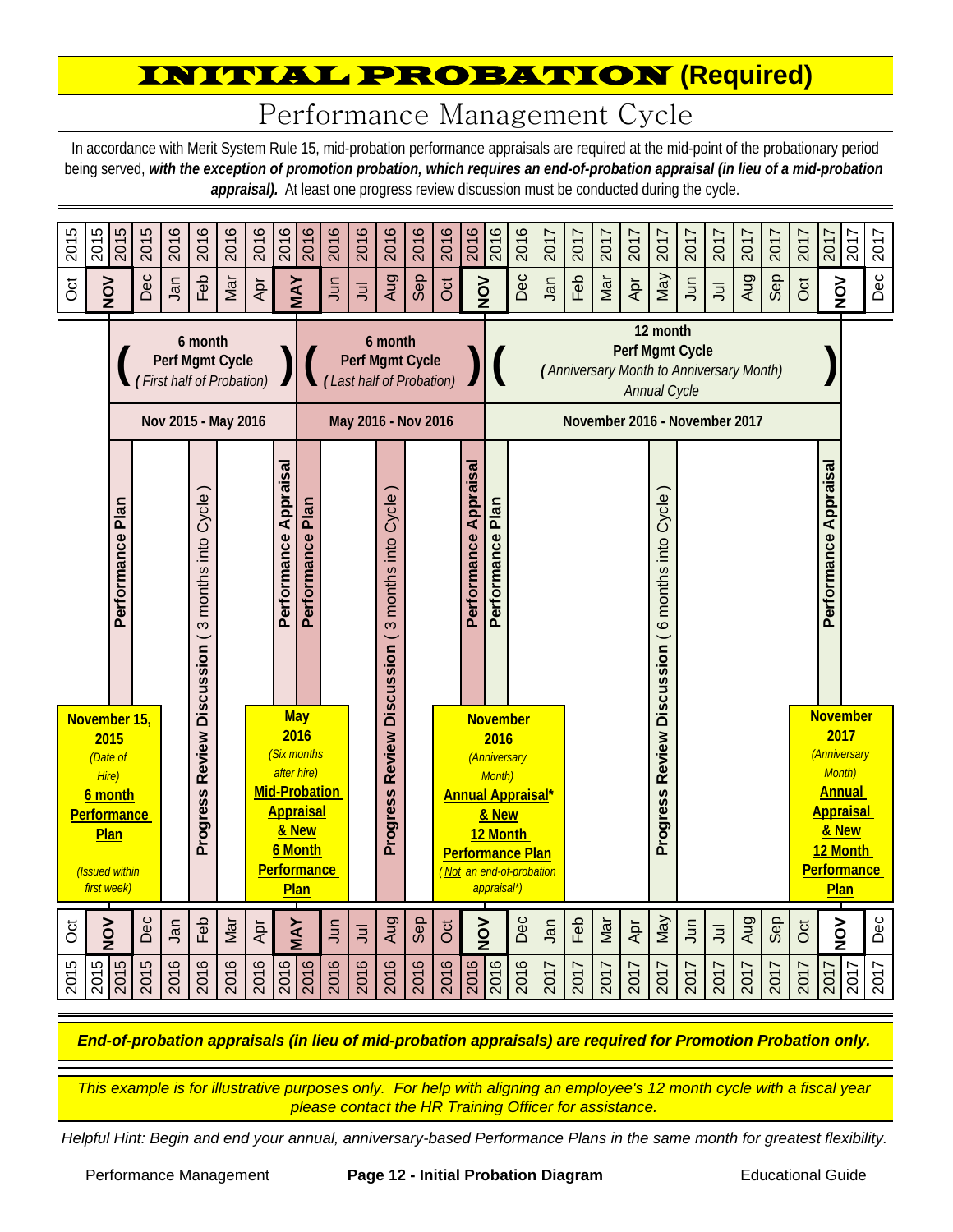## PROMOTION PROBATION **(Required)**

Performance Management Cycle

In accordance with Merit System Rule 15, mid-probation performance appraisals are required at the mid-point of the probationary period being served, *with the exception of promotion probation, which requires an end-of-probation appraisal (in lieu of a mid-probation appraisal).*  At least one progress review discussion must be conducted during the cycle.



*This example is for illustrative purposes only. For help with aligning an employee's 12 month cycle with an anniversary month (or fiscal year) please contact the HR Training Officer for assistance.*